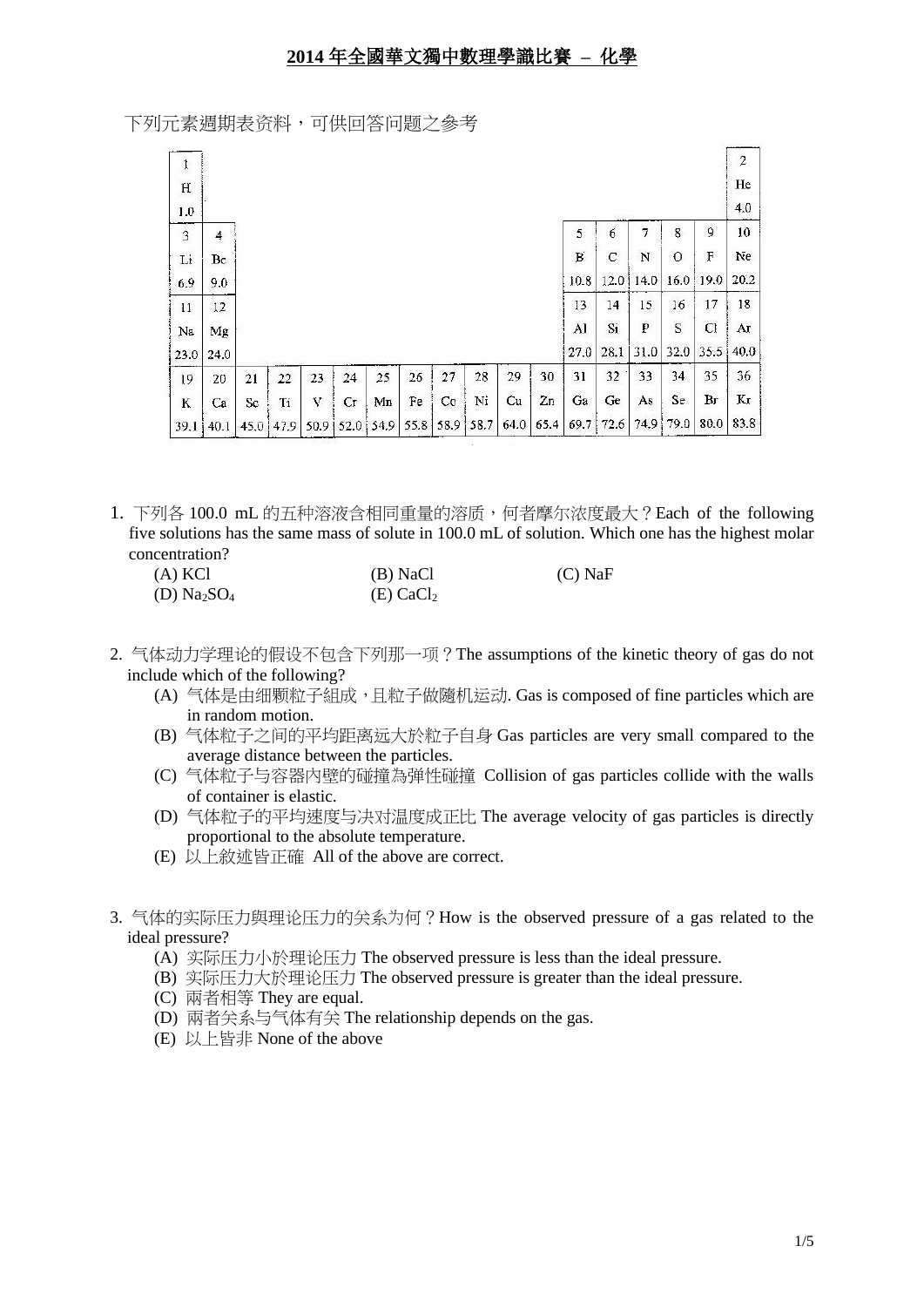- 4. 下列兩个半反应发生在原电池中,在标准条件下,电极各产生何种物质?The following two half-reactions take place in a galvanic cell. At standard conditions, what species are produced at each electrode?
	- $Sn^{2+} + 2e^- \rightarrow Sn$   $E^{\circ} = -0.14$  V  $Cu^{2+} + 2e^- \rightarrow Cu$   $E^{\circ} = 0.34$  V
	- (A) 阳极产生 Sn, 而阴极产生 Cu<sup>2+</sup> Sn is produced at anode, and Cu<sup>2+</sup> is produced at the cathode.
	- (B) 阳极产生 Sn, 而阴极产生 Cu Sn is produced at the anode, and Cu is produced at the cathode.
	- (C) 阴极产生 Sn, 而阳极产生 Cu<sup>2+</sup> Sn is produced at the cathode, and Cu<sup>2+</sup> is produced at the anode.
	- (D) 阴极产生 Cu, 而阳极产生 Sn<sup>2+</sup> Cu is produced at the cathode, and Sn<sup>2+</sup> is produced at the anode.
	- (E) 阳极产生 Cu, 而阴极产生 Sn<sup>2+</sup> Cu is produced at the anode, and Sn<sup>2+</sup> is produced at the cathode.
- 5. 制作一电池:铜电极放置於硝酸铜溶液,银电极放置於硝酸银溶液. 若增加 Ag+的浓度,电 池电位会如何变化?To make a cell, a copper electrode is immersed in a solution of copper nitrate and a silver electrode in a solution of silver nitrate. If the concentration of Ag<sup>+</sup> is increased what would happen to the cell potential?  $Cu^{2+} + 2e^- \rightarrow Cu \ E^{\circ} = 0.34 \ V$

 $Ag^+ + e^- \rightarrow Ag$   $E^{\circ} = 0.80 \text{ V}$ 

(I) 无法判断 Cannot determine. (II) 会下降 It would decrease. (III) 不变 It would remain constant. (IV) 会增加 It would increase.

| $(A)$ I,II,III | $(B)$ I, III | $(C)$ II,IV |
|----------------|--------------|-------------|
|                | .            |             |

(D) IV (E) 其他的组合 Other combination.

- 6. 下列方程式中有多少电子转移? How many electrons are transferred in the following reaction?  $SO_3^{2-}(aq) + MnO_4^{-}(aq) \rightarrow SO_4^{2-}(aq) + Mn^{2+}(aq)$ (A) 2 (B) 3 (C) 4 (D) 6 (E) 10
- 7. C4H8共有多少个同分异构物 (含立体异构物)?How many isomers are there of C4H<sup>8</sup> (including stereoisomers)? (A) 2 (B) 3 (C) 4 (D) 5 (E) 6
- 8. 下列关於 *trans*-2-butene 的敘述何者正確?Which of the following statements regarding *trans*-2-butene is true?
	- (I) 此分子有两个双键. The molecule has two double bonds.
	- (II) 分子中所有的键结可自由转动 There is free rotation around every bond.
	- (III) 二号碳存在 *sp*<sup>2</sup>混成轨域 Carbon #2 exhibits *sp<sup>2</sup>* hybridization.
	- (IV) *Cis*-2-butene 是它的结构异构物 *Cis*-2-butene is its structural isomer.

| $(A)$ I,II,III | $(B)$ I, III | $(C)$ II, IV |
|----------------|--------------|--------------|
|----------------|--------------|--------------|

(D) IV (E) 其他的组合 Other combination.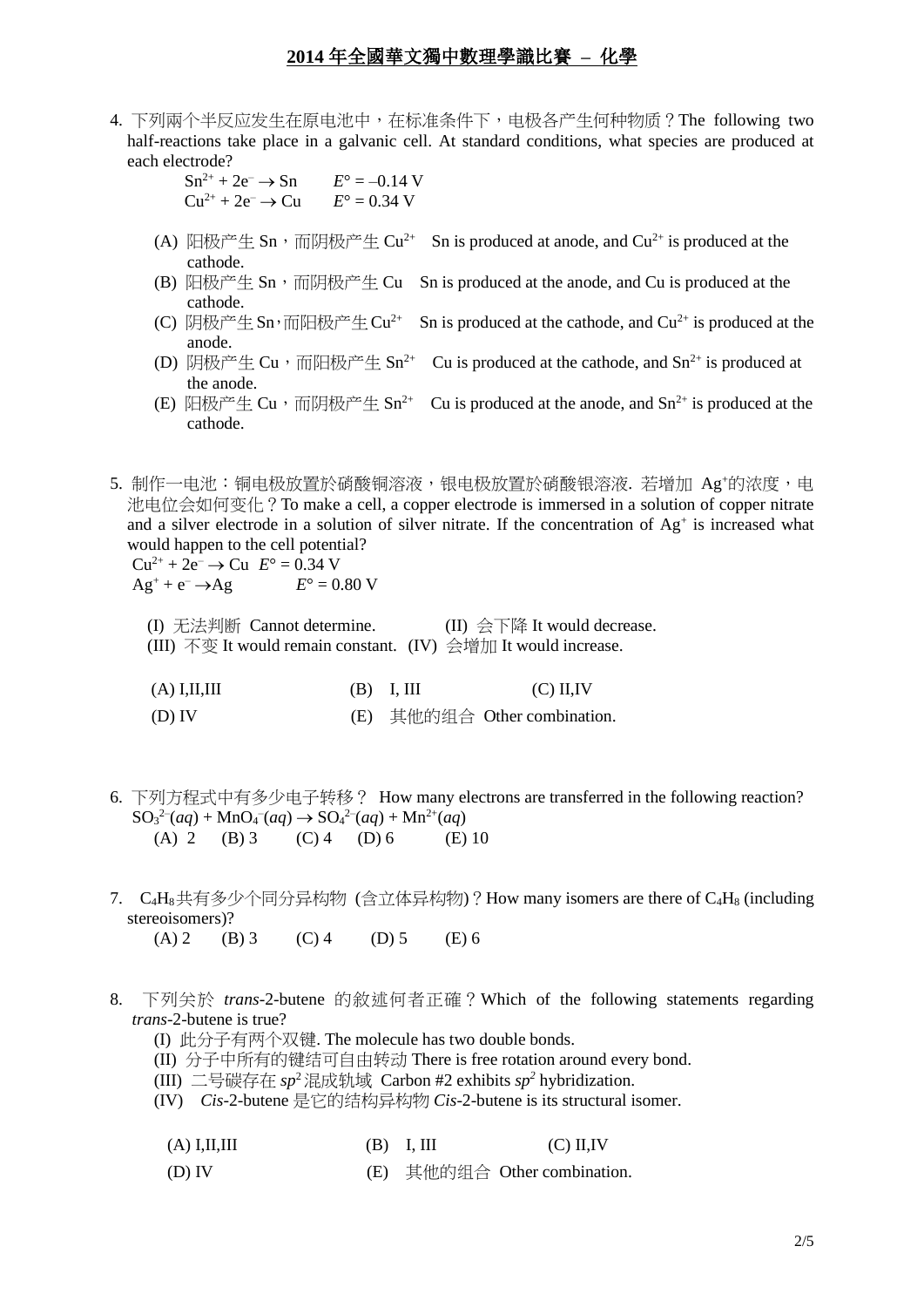- 9. 对价电子來說,下列哪个原子具有最大的有效核电荷?Which of the following atoms has the largest effective nuclear charge for the valence electron? (A) P (B) C (C) Mg (D) O (E) S
- 10. 下列哪一个分子或离子的电离能最低?Which of the following atom or ions has the smallest ionization energy?  $(A) O<sup>2</sup>$  $(B) F<sup>-</sup>$  $(C) S^{2-}$ (D) S  $(E) S^{2+}$
- 11. 下列分子或离子中,其中心原子的混成轨域为 *dsp*<sup>3</sup> 的有几个?How many of the following
- molecules or ions have a hybridization of  $dsp<sup>3</sup>$  on the central atom?  $IO<sub>2</sub>F<sub>2</sub>$  $SiF_4$ ,  $TeF_4$ ,  $ICl_3$ ,  $IF_4^+,$  $XeF<sub>4</sub>$ **–** (A) 2 (B) 3 (C) 4 (D) 5 (E) 6
- 12. 反应 A → B + C 中以 1/[A]t对时间作图为一斜率为正的直线,请问此反应的级数为多少? When the reaction  $A \rightarrow B + C$  is studied, a plot  $1/[A]_t$  vs. time gives a straight line with a positive slope. What is the order of the reaction?
	- (A) 0 級 zero (B) 1 級 first (C) 2 級 second (D) 3 級 third (E) 原文资料不足无法判断 More information is needed to determine the order.
- 13. 下述何者影响平衡常数? Which of the following has an effect on the equilibrium constant?

(A)正反应活化能 activation energy of the forward reaction (B)反应物及生成物的浓度 concentrations of the reactants and products (C)有无催化剂 presence of a catalyst (D)容器体极大小的改变 change in volume of container (E)温度变化 change in temperature

- 14. 下列哪組並非共轭酸碱对 Which one of the following pairs is NOT a conjugate acid-base pair? (A) H2O, OH**–**  $(B) H_2O_2$ ,  $HO_2^ (C)$  OH<sup>-</sup> $/O_2^-$ (D) H2PO<sup>4</sup> **–** , HPO<sup>4</sup> 2**–**  $(E)$  HCl,  $H^+$
- 15. 下列何者为 0.45 M CH3COOH and 0.35 M CH3COONa 缓冲溶液的 pH 值? What is the pH of a buffer that consists of 0.45 M CH3COOH and 0.35 M CH3COONa?  $[K_a(CH_3COOH) = 1.8 \times 10^{-5}]$ 
	- (A) 4.49 (B) 4.64 (C) 4.85 (D) 5.00 (E) 5.52
- 16. 下列哪个单位用於 3 級反应的速率常数? Which of the following is the units for a third-order rate constant?
	- $(A) s^{-1}$  $(B) \text{ mol } L^{-1} \text{ s}^{-1}$  $(C)$  L mol<sup>-1</sup> s<sup>-1</sup>  $(D) L<sup>2</sup> mol<sup>-2</sup> s<sup>-1</sup>$  $(E) L<sup>3</sup>$  mol<sup>-3</sup> s<sup>-1</sup>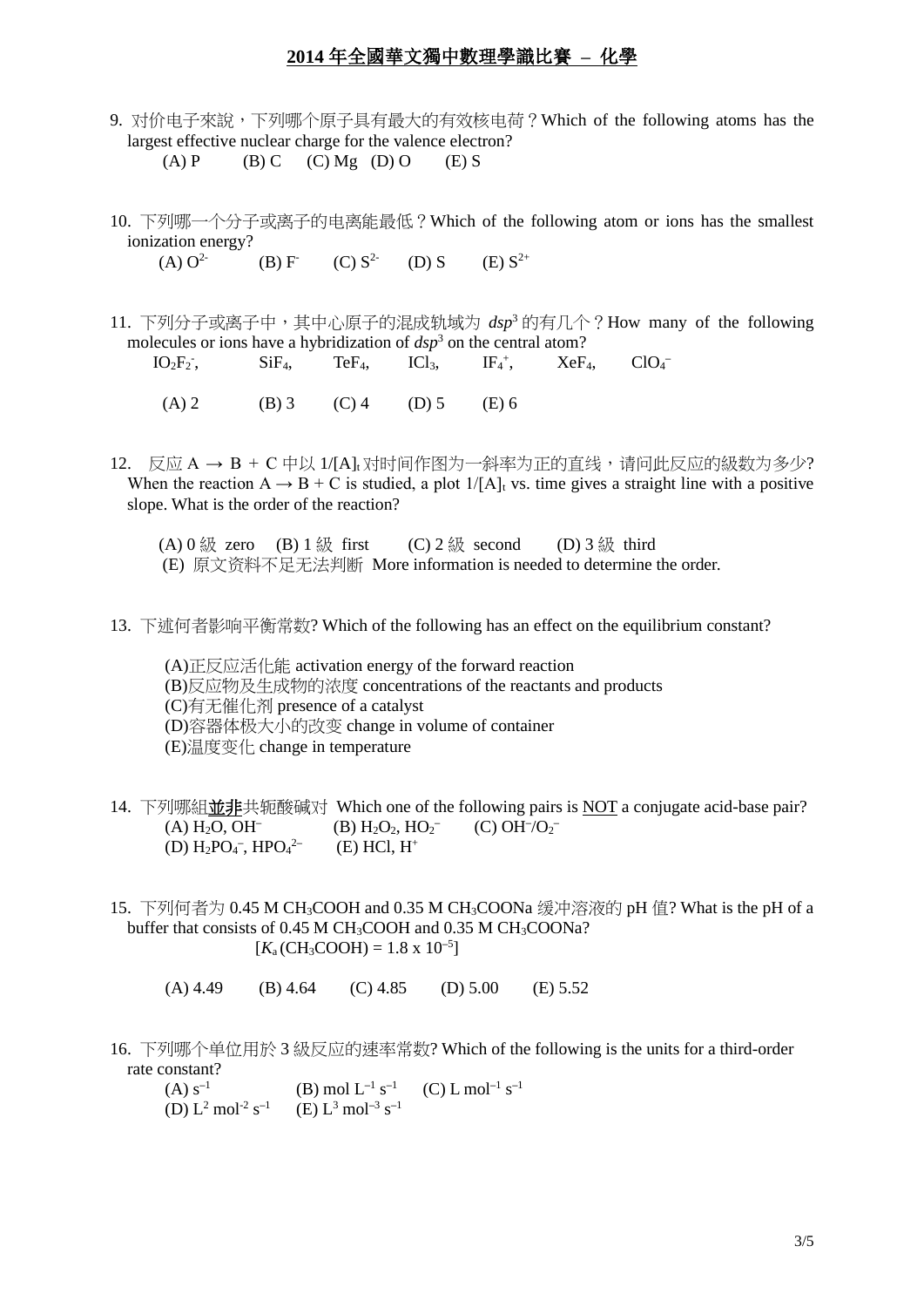17.  $2NO_2(g) = 2NO(g) + O_2(g)$   $\Delta H^{\circ}_{rxn} = +114 \text{ kJ}$ 

 在何种条件下可以得到最大量的氧气? Which reaction conditions would produce the largest amount of oxygen?

- (A) 高温高压 high temperature, high pressure
- (B) 低温高压 low temperature, high pressure
- (C) 高温低压 high temperature, low pressure
- (D) 低温低压 low temperature, low pressure
- (E) 以上皆非,除非添加催化剂 none of these, unless a catalyst is added.
- 18. 0.050 M 的三乙基氨,  $(C_2H_5)$ <sub>3</sub>N 水溶液的 pH 值为何? What is the pH of a 0.050 M triethylamine,  $(C_2H_5)_3N$  aqueous solution?

 $[K_b = 5.3 \times 10^{-4}]$ 

- (A) 11.69 (B) 8.68 (C) 5.32 (D) 2.31 (E) < 2.0
- 19. 如果滴定过程中 25.0 mL 的 0.35 M HCOOH 已加入 25.0 mL 的 0.20 M KOH,会是什么 pH 值? During the titration of 25.0 mL sample of 0.35 M HCOOH, what is the pH of the solution after 25.0 mL of KOH has been added?

 $K_a(HCOOH) = 1.77 \times 10^{-4}$ 

- (A) 4.00 (B) 3.88 (C) 3.63 (D) 3.51 (E) 3.47
- $20.$  反应 A → B 为一級反应, 且对於反应物 A 而言也为一級. 若使 A 浓度加倍, 会产生什么后 果? The reaction A → B is first-order overall, and first-order with respect to the reactant A. What is the effect of doubling the initial concentration of A ?
	- (A) 縮短反应半生期 shorten the half-life of the reaction.
	- (B) 增加反应速率常数 increase the rate constant of the reaction.
	- (C) 降低反应速率常数 decrease the rate constant of the reaction.
	- (D) 縮短达平衡时间 shorten the time taken to reach equilibrium.
	- (E) 初始速率加倍 double the initial rate.
- 21. 下列何种水溶液有最高的 pH? Which of the following aqueous liquids will have the highest pH?  $(A)$  0.1 M CH<sub>3</sub>COOH, p $K_a = 4.7$ 
	- (B) 0.1 M HOOCCH=CHCOOH  $pK_{a1} = 1.9$ ,  $pK_{a2} = 6.3$
	-
	- (C) 0.1 M H<sub>3</sub>C<sub>6</sub>H<sub>5</sub>O<sub>7</sub>, p $K_a = 3.1$
	- (D) 0.1 M HOOC-COOH  $pK_{a1} = 1.27$ ,  $pK_{a2} = 4.3$
	- (E) 纯水 pure water
- 22. 何者为 PCl<sub>3</sub>的分子结构?Which is the correct molecular structure for PCl<sub>3</sub>?
	- (A) 三角双锥 trigonal bipyramidal (B)平面三角形 trigonal planar
	- (C) 四面体 tetrahedral (D) 八面体 octahedral
	- (E)以上皆非 none of the above.